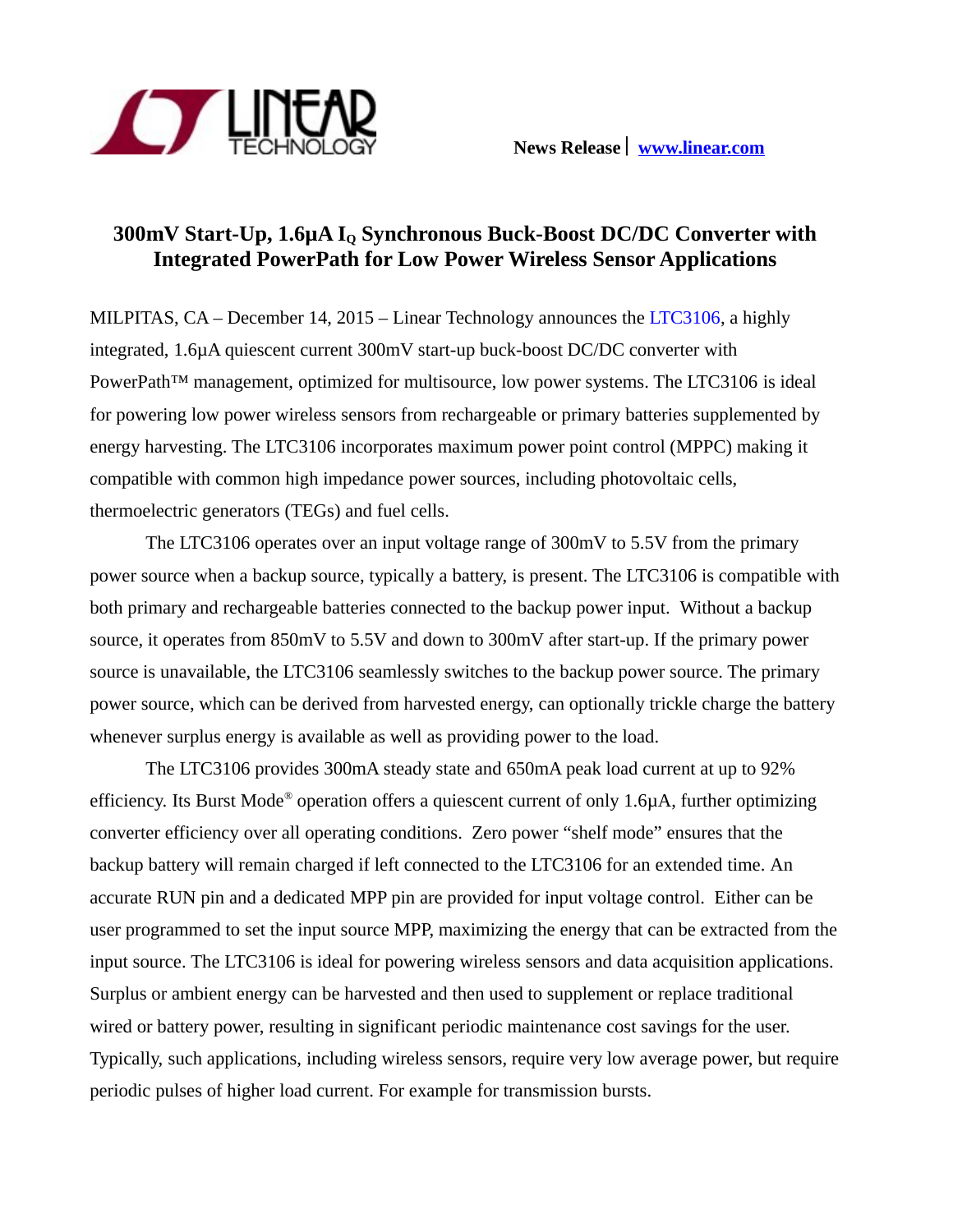Additional features include a 90mA peak current limit setting for lower power applications, user-selectable overvoltage and undervoltage protection for a rechargeable battery, thermal shutdown, preset selectable output voltages and a power good output voltage signal. The combination of the LTC3106's small package options and minimal external components ensures a very compact solution footprint.

The LTC3106 is available in 20-lead 3mm x 4mm QFN and TSSOP-20 packages. Prices start at \$2.94 each in 1,000-piece quantities. Both are available from stock. For more information, visit [www.linear.com/product/LTC3106.](http://www.linear.com/product/LTC3106)

## **Photo Caption:** Low V<sub>IN</sub> Buck-Boost DC/DC Converter with MPPC

## **Summary of Features: LTC3106**

- Dual Input Low Voltage Buck-Boost DC/DC Converter
- Integrated PowerPath Manager
- Maximum Power Point Control for High Impedance Sources
- $V_{IN}$  Range (With Backup Source): 300mV to 5.5V
- V<sub>IN</sub> Range (Without Backup Source): 850mV to 5.5V, Maintains Operation Down to 300mV After Start-Up
- Compatible with Primary or Rechargeable Backup Batteries
- Digitally Selectable Output Voltages
- **•** Burst Mode<sup>®</sup> Operation:  $I_0 = 1.6\mu A$
- Battery Backup Trickle Charger
- Shelf Mode Disconnect Function to Preserve Battery Shelf Life
- Accurate Turn-On Threshold
- Power Good Indicator
- Selectable Peak Current Limit 90mA/650mA
- 20-Lead 3mm x 4mm QFN or TSSOP-20 Package

The USA list pricing shown is for budgetary use only. International prices may differ due to local duties, taxes, fees and exchange rates.